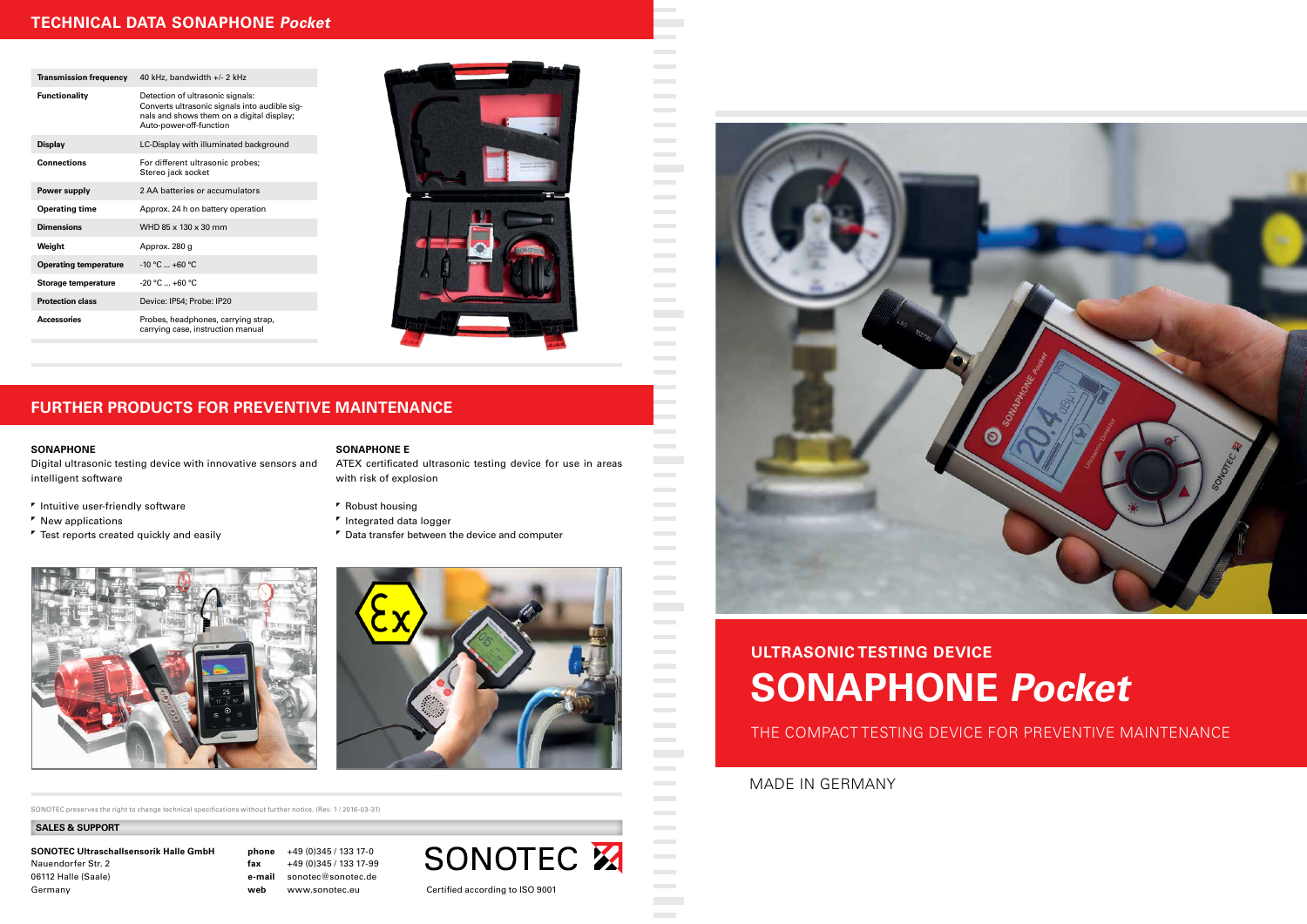### **SONAPHONE Pocket FOR PREVENTIVE MAINTENANCE**

With the SONAPHONE Pocket you identify problems even before they arise and create value at all levels of your company. Numerous **preventive maintenance** tasks can be handled quickly and efficiently with the compact ultrasonic testing device from SONOTEC. Find **leaks in compressed air, gas**  **and vacuum systems** and lower your energy costs. **Detect bearing damage** and avoid downtimes. Provide evidence for **electrical insulation damage** and increase your operational safety. The SONAPHONE Pocket is easy to handle and very effective.

### **ADVANTAGES AT A GLANCE**

#### **FIND LEAKS AND SAVE ENERGY**

With the SONAPHONE Pocket anybody can locate leaks and seal failures in compressed air, gas and vacuum systems quickly and easily. Just eliminating leaks can often reduce the energy costs for a compressor unit of a compressed air system up to 30 percent.

### **DETECT PROBLEMS EARLY**

With this cost-effective testing device early detection of damage or wear of plain and roller bearings and providing evidence of damage to electrical insulation are easy. The SONAPHONE Pocket is all you need to minimize downtimes and increase operational safety.

#### **COMPACT DESIGN FOR YOUR POCKET**

The SONAPHONE Pocket is designed to fit in any pocket. The robust construction makes the compact testing device the perfect companion even in harsh industrial environments.

#### **EASY TO HANDLE**

The ultrasonic testing device can be used immediately since it requires minimal training. The SONAPHONE Pocket converts ultrasound signals into audible signals and shows them on a digital display at the same time. This is particularly useful for comparable tests and regular maintenance checks.

### **EXTENSIVE ACCESSORIES ALLOW VERSATILE OPTIONS FOR USE**

The SONAPHONE Pocket is supplemented by extensive accessories that allow various applications, from leak detection and wear control on rotating machines to providing evidence of partial electrical discharges due to insulation damage.

### **APPLICATIONS**



- Leak detection
- 
- Tightness testing
- Bearing monitoring and acoustic based lubrication
- 
- Detection of partial discharges

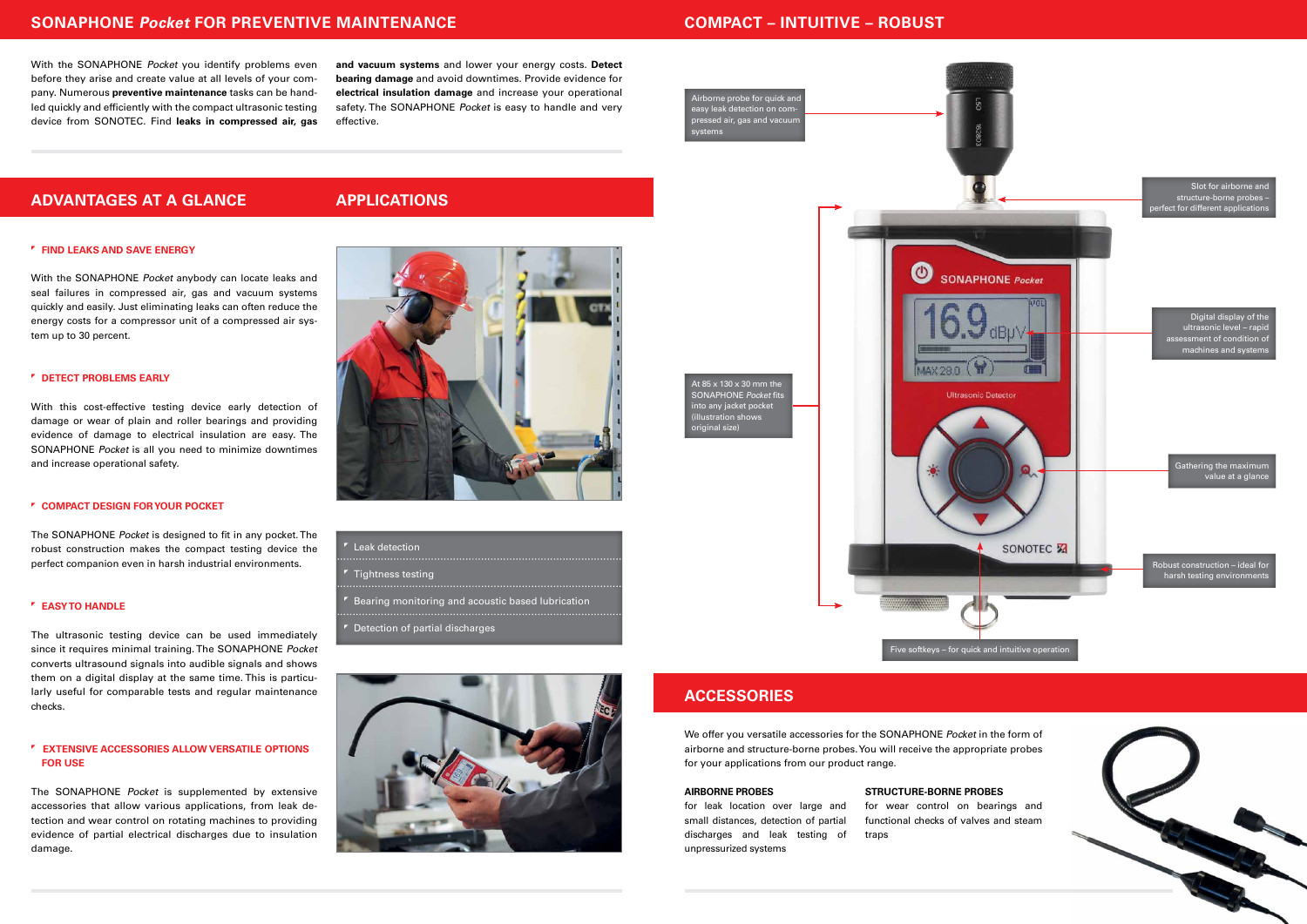### **SONAPHONE Pocket FOR PREVENTIVE MAINTENANCE COMPACT – INTUITIVE – ROBUST**



### **ACCESSORIES**

We offer you versatile accessories for the SONAPHONE Pocket in the form of airborne and structure-borne probes. You will receive the appropriate probes for your applications from our product range.

#### **AIRBORNE PROBES**

for leak location over large and small distances, detection of partial discharges and leak testing of unpressurized systems

### **STRUCTURE-BORNE PROBES**

for wear control on bearings and functional checks of valves and steam traps